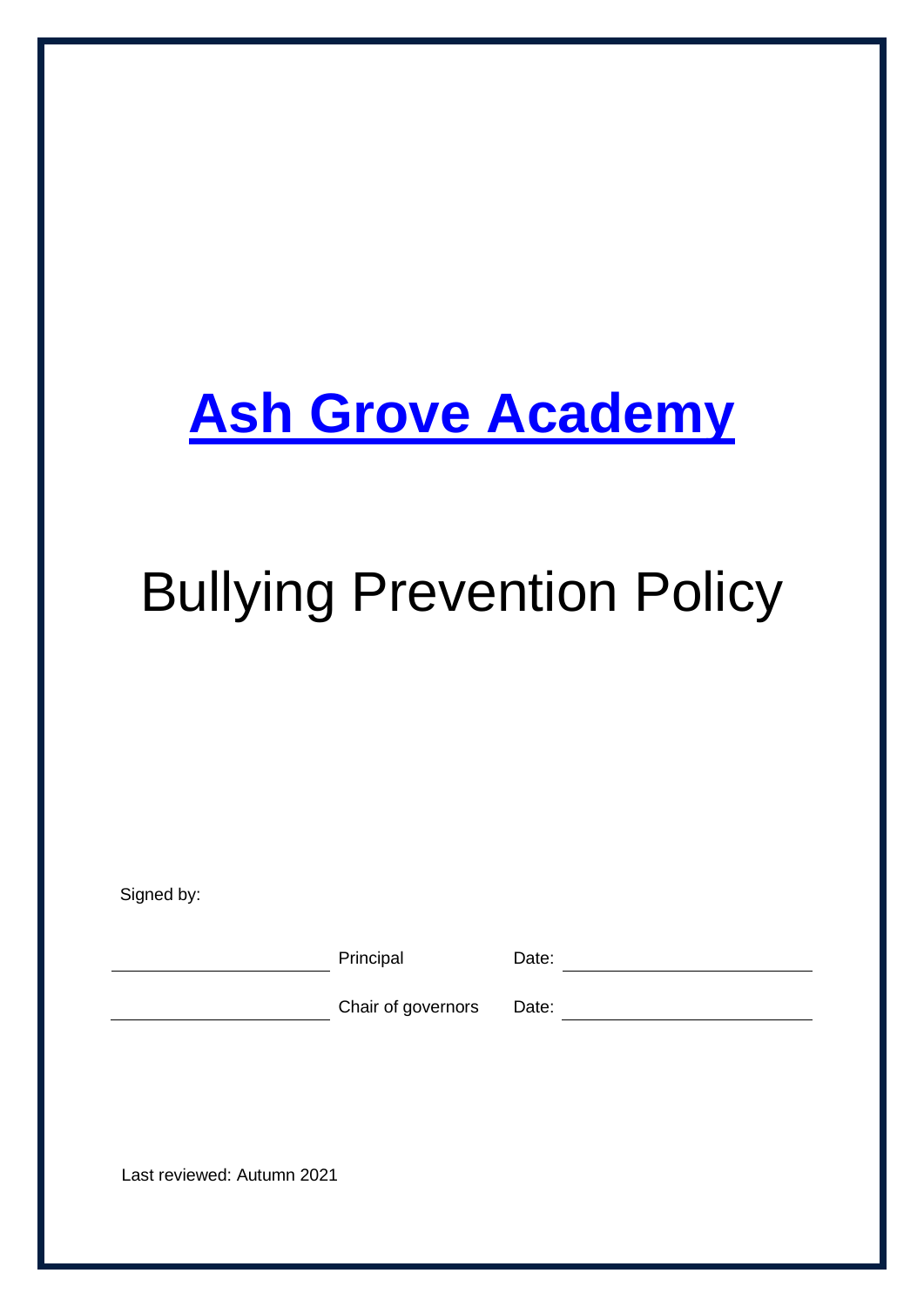## **Contents:**

Statement of intent

- 1. Legal framework
- 2. Definitions
- 3. Types of bullying
- 4. Roles and responsibilities
- 5. Statutory implications
- 6. Prevention
- 7. Signs of bullying
- 8. Staff principles
- 9. Peer-on-peer abuse
- 10. Cyberbullying
- 11. Procedures
- 12. Sanctions
- 13. Support
- 14. Follow-up support
- 15. Bullying outside of school
- 16. Record keeping
- 17. Sources of support
- 18. Monitoring and review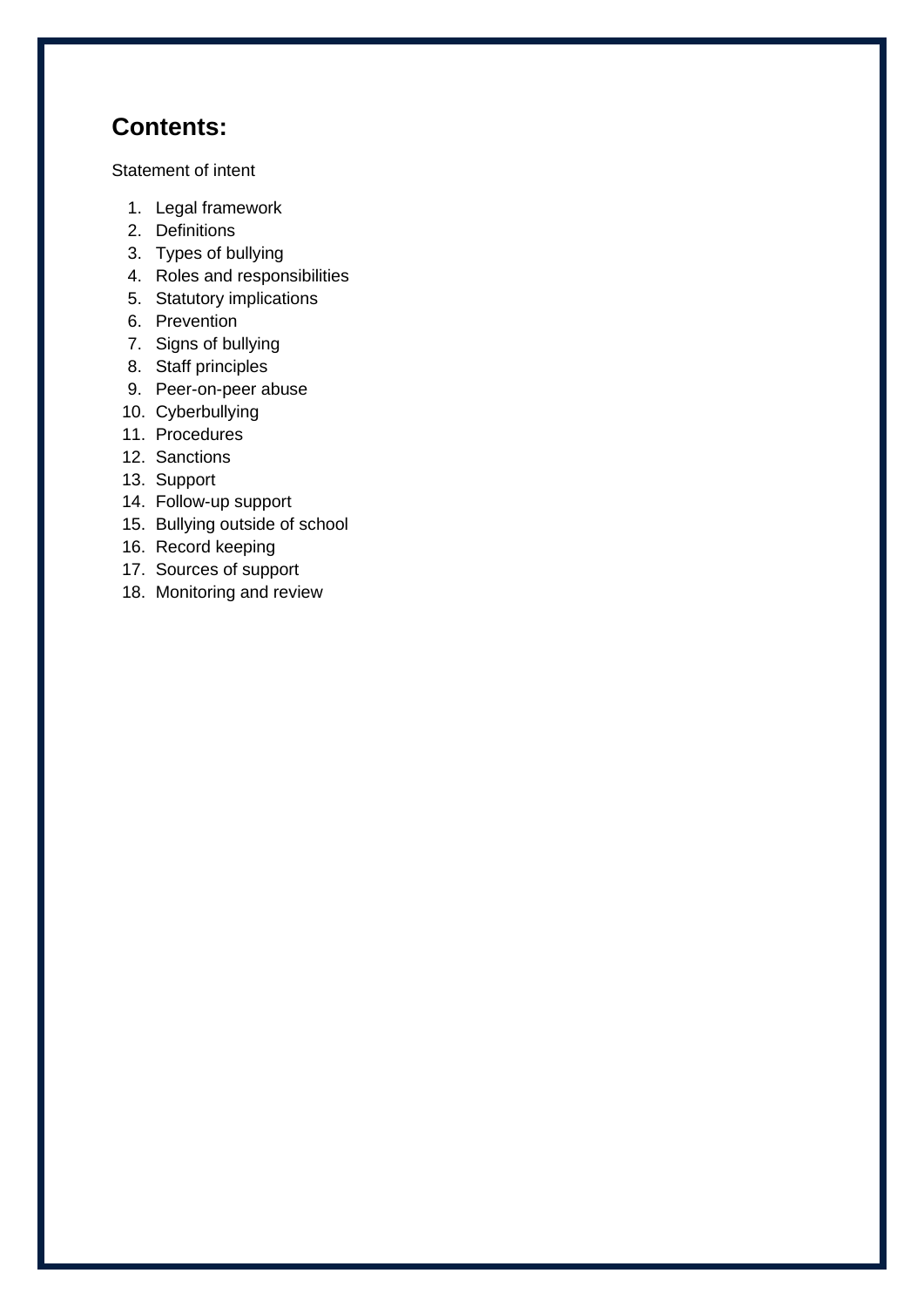#### **Statement of intent**

Ash Grove Academy believes that all pupils are entitled to learn in a safe and supportive environment; this means being free from all forms of bullying behaviour. This policy outlines how instances of bullying are dealt with, including the procedures to prevent occurrences of bullying.

These strategies, such as learning about tolerance and difference as part of the school's curriculum, aim to promote an inclusive, tolerant and supportive ethos at the school.

The Education and Inspections Act 2006 outlines several legal obligations regarding the school's response to bullying. Under section 89, schools must have measures in place to encourage good behaviour and prevent all forms of bullying amongst pupils. These measures are part of the school's Behavioural Policy, which is communicated to all pupils, school staff and parents.

All staff, parents and pupils work together to prevent and reduce any instances of bullying at the school. There is a zero-tolerance policy for bullying at the school.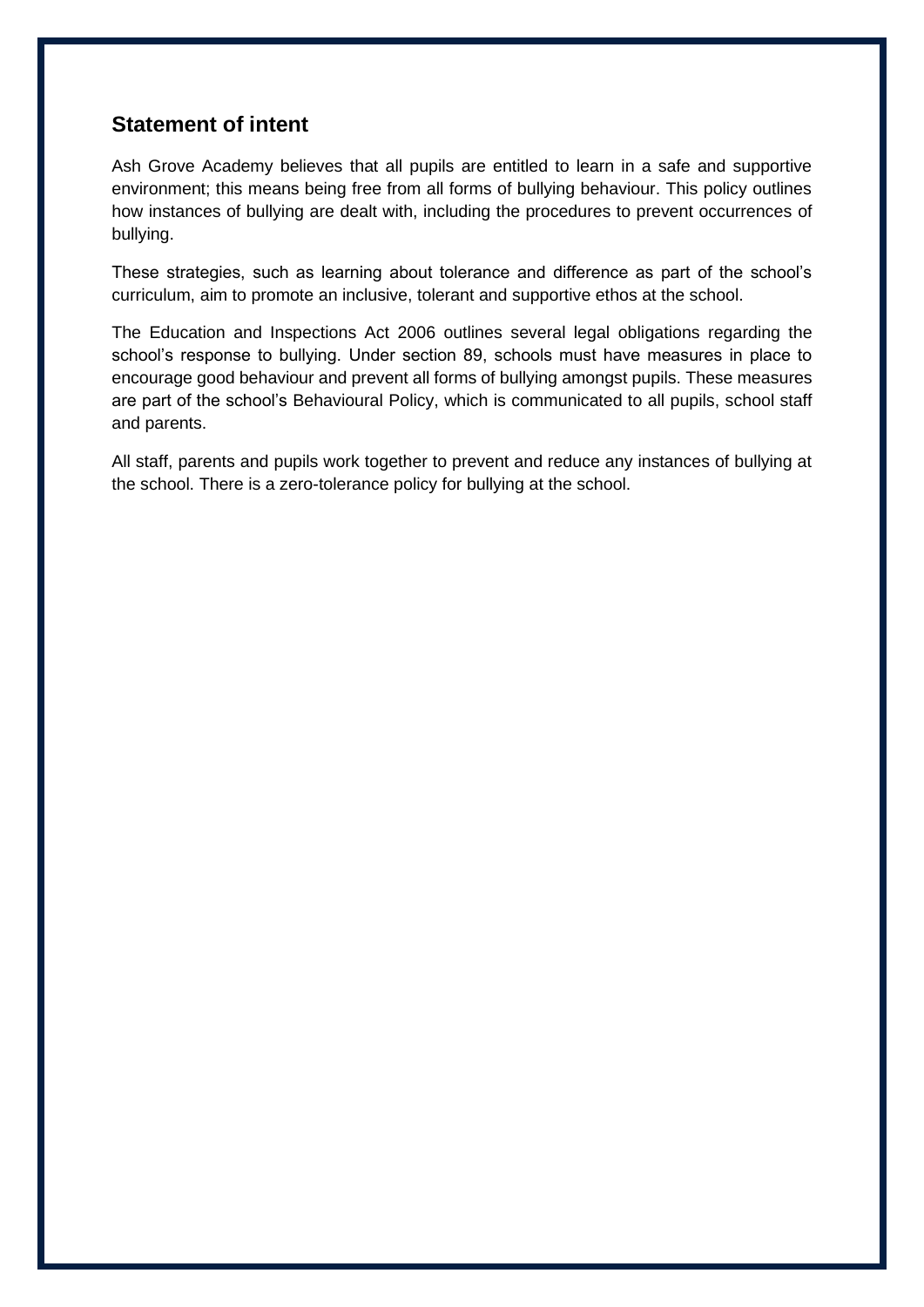## **1. Legal framework**

This policy has due regard to all relevant legislation and statutory guidance including, but not limited to, the following:

**Teal Salmon Butty** 

- Education and Inspections Act 2006
- Equality Act 2010
- Protection from Harassment Act 1997
- Malicious Communications Act 1988
- Public Order Act 1986
- Communications Act 2003
- Human Rights Act 1998
- Crime and Disorder Act 1998
- Education Act 2011
- DfE (2017) 'Preventing and tackling bullying'
- DfE (2021) 'Sexual violence and sexual harassment between children in schools and colleges'
- DfE (2018) 'Mental health and wellbeing provision in schools'
- DfE (2021) 'Keeping children safe in education 2021'
- DfE (2020) 'Sharing nudes and semi-nudes: advice for education settings working with children and young people'

This policy operates in conjunction with the following school policies:

- Behavioural Policy
- Child Protection and Safeguarding Policy
- Emotional Resilience, Wellbeing and Mental Health Policy
- AET (Aspire Educational Trust) Relationships, Sex and Health Education Policy
- PSHE Policy

This policy has been written with reference to the Cheshire East Bullying Prevention Strategy 2019-2021 for Education Settings

## **2. Definitions**

For the purpose of this policy, "bullying" is defined as persistent behaviour by an individual or group with the intention of verbally, physically, or emotionally harming another person or group. Bullying is generally characterised by:

- **Repetition:** Incidents are not one-offs; they are frequent and happen over an extended period of time.
- **Intent:** The perpetrator means to cause verbal, physical or emotional harm; it is not accidental.
- **Targeting:** Bullying is generally targeted at a specific individual or group.
- **Power imbalance:** Whether real or perceived, bullying is generally based on unequal power relations.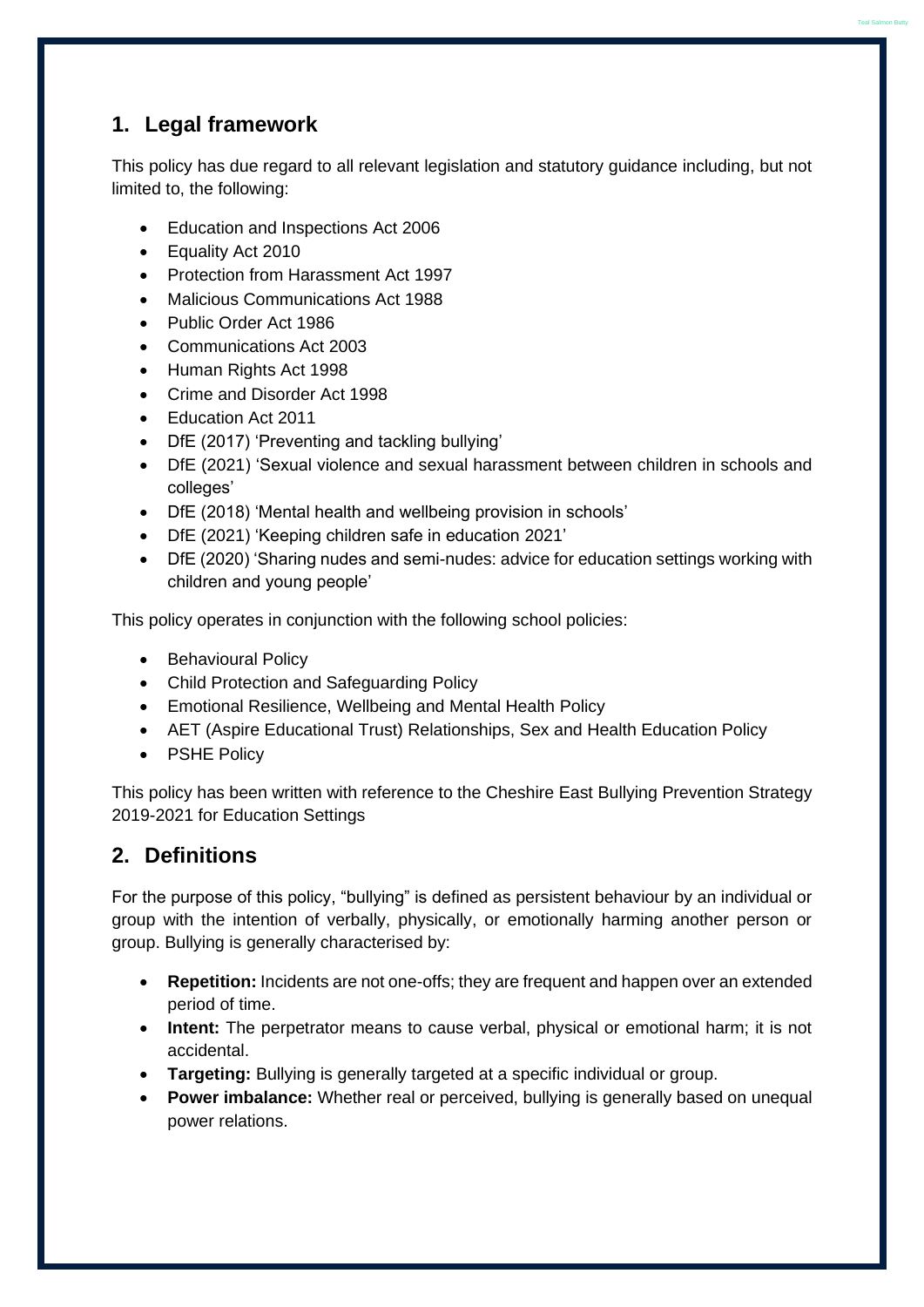Vulnerable pupils are more likely to be the targets of bullying due to the attitudes and behaviours some young people have towards those who are different from themselves. Vulnerable pupils may include, but are not limited to:

- Pupils who are adopted.
- Pupils suffering from a health problem.
- Pupils with caring responsibilities.
- Pupils from socioeconomically disadvantaged backgrounds.

Pupils with certain characteristics are also more likely to be targets of bullying, including, but not limited to:

- Pupils who are LGBTQ+, or perceived to be LGBTQ+.
- Black, Asian and minority ethnic (BAME) pupils.
- Pupils with SEND.

## **3. Types of bullying**

Many kinds of behaviour can be considered bullying, and bullying can be related to almost anything. Teasing another pupil because of their appearance, religion, ethnicity, gender, sexual orientation, home life, culture, or SEND are some of the types of bullying that can occur.

Bullying is acted out through the following mediums:

- Verbal
- Physical
- Emotional
- Online (cyberbullying)

**Racist bullying:** Bullying another person based on their ethnic background or skin colour. Racist bullying is a criminal offence under the Crime and Disorder Act 1998 and Public Order Act 1986.

**Homophobic and biphobic bullying:** Bullying another person because of their actual or perceived sexual orientation.

**Transphobic bullying:** Bullying based on another person's gender identity or gender presentation, or for not conforming to dominant gender roles.

**Sexist bullying:** Bullying based on sexist attitudes expressed in a way to demean, intimidate or harm another person because of their sex or gender. Sexist bullying may sometimes be characterised by inappropriate sexual behaviours.

**Sexual bullying:** Bullying behaviour that has a physical, psychological, verbal or non-verbal sexual dimension or dynamic that subordinates, humiliates or intimidates another person. This is commonly underpinned by sexist attitudes or gender stereotypes.

**Ableist bullying:** Bullying behaviour that focusses on another person's disability or support needs; this can include mocking the individual's disability or their needs, using derogatory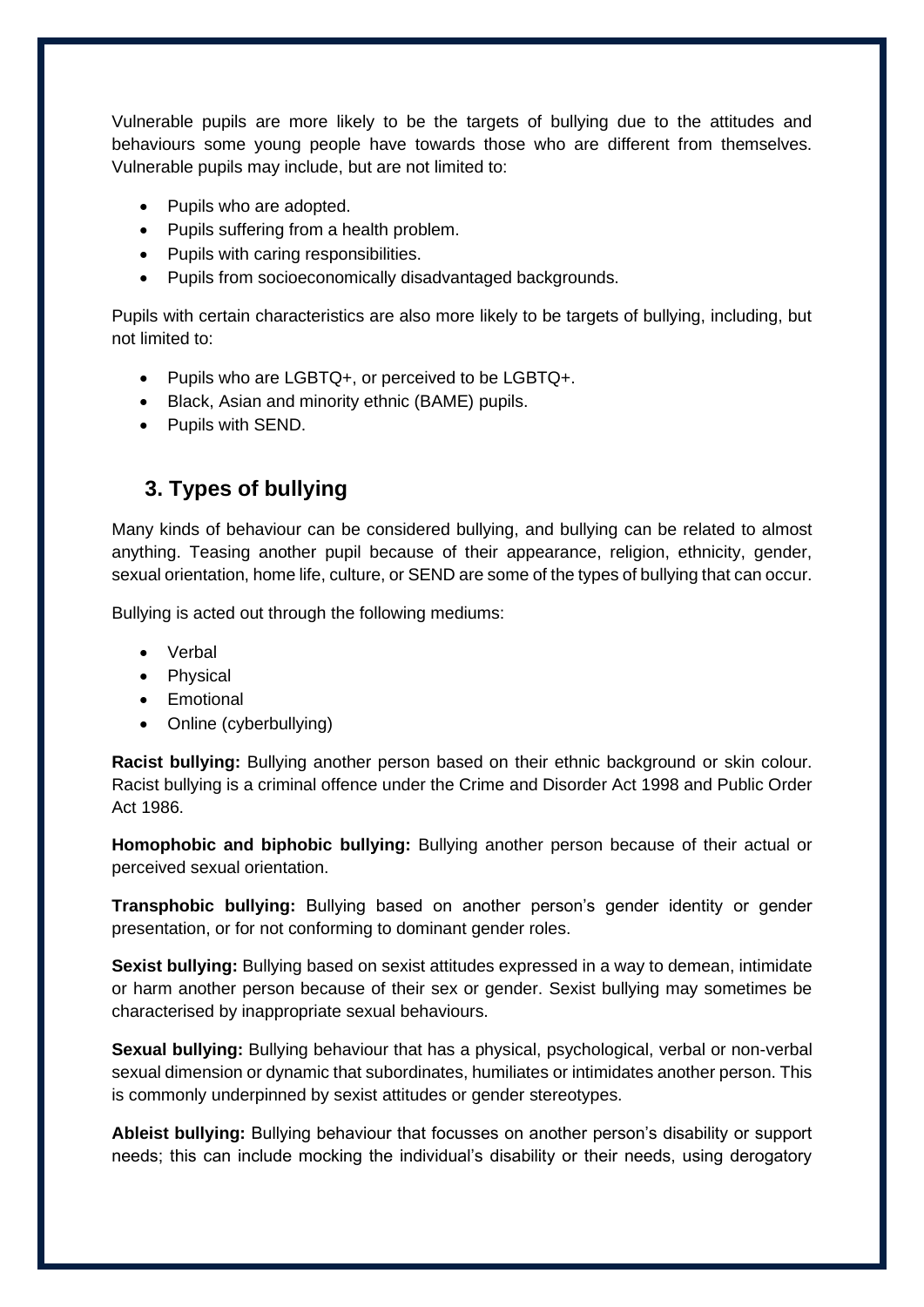words or slurs in relation to an individual's disability, or deliberately excluding an individual because of their disability.

**Prejudicial bullying:** Bullying based on prejudices directed towards specific characteristics or experiences, e.g. religion or mental health issues.

**Relational bullying:** Bullying that primarily constitutes excluding, isolating and ostracising someone – usually through verbal and emotional bullying.

**Socioeconomic bullying:** Bullying based on prejudices against the perceived social status of the victim, including, but not limited to, their economic status, their parents' occupations, their health or nutrition level, or the perceived "quality" of their clothing or belongings.

## **4. Roles and responsibilities**

The governing board is responsible for:

- Evaluating and reviewing this policy to ensure that it does not discriminate against any pupils on the basis of their protected characteristics or backgrounds.
- The overall implementation and monitoring of this policy.
- Ensuring that the school adopts a tolerant and open-minded policy towards difference.
- Ensuring the school is inclusive.
- Analysing any bullying data to establish patterns and reviewing this policy in light of these.
- Appointing a safeguarding link governor who will work with the DSL to ensure the policies and practices relating to safeguarding, including the prevention of cyberbullying, are being implemented effectively.

The Principal is responsible for:

- Reviewing and amending this policy, accounting for new legislation and government guidance, and using staff experience of dealing with bullying incidents in previous years to improve procedures.
- Overseeing records on the electronic CPOMS system, including which type of bullying has occurred, to allow for proper analysis of the data collected.
- Arranging appropriate training for staff members.

Teachers are responsible for:

- Being alert to social dynamics in their class.
- Being available for pupils who wish to report bullying.
- Providing follow-up support after bullying incidents.
- Being alert to possible bullying situations, particularly exclusion from friendship groups.
- Refraining from stereotyping when dealing with bullying.
- Understanding the composition of pupil groups, showing sensitivity to those who have been the victims of bullying.
- Reporting any instances of bullying using the electronic CPOMS system once they have been approached by a pupil for support.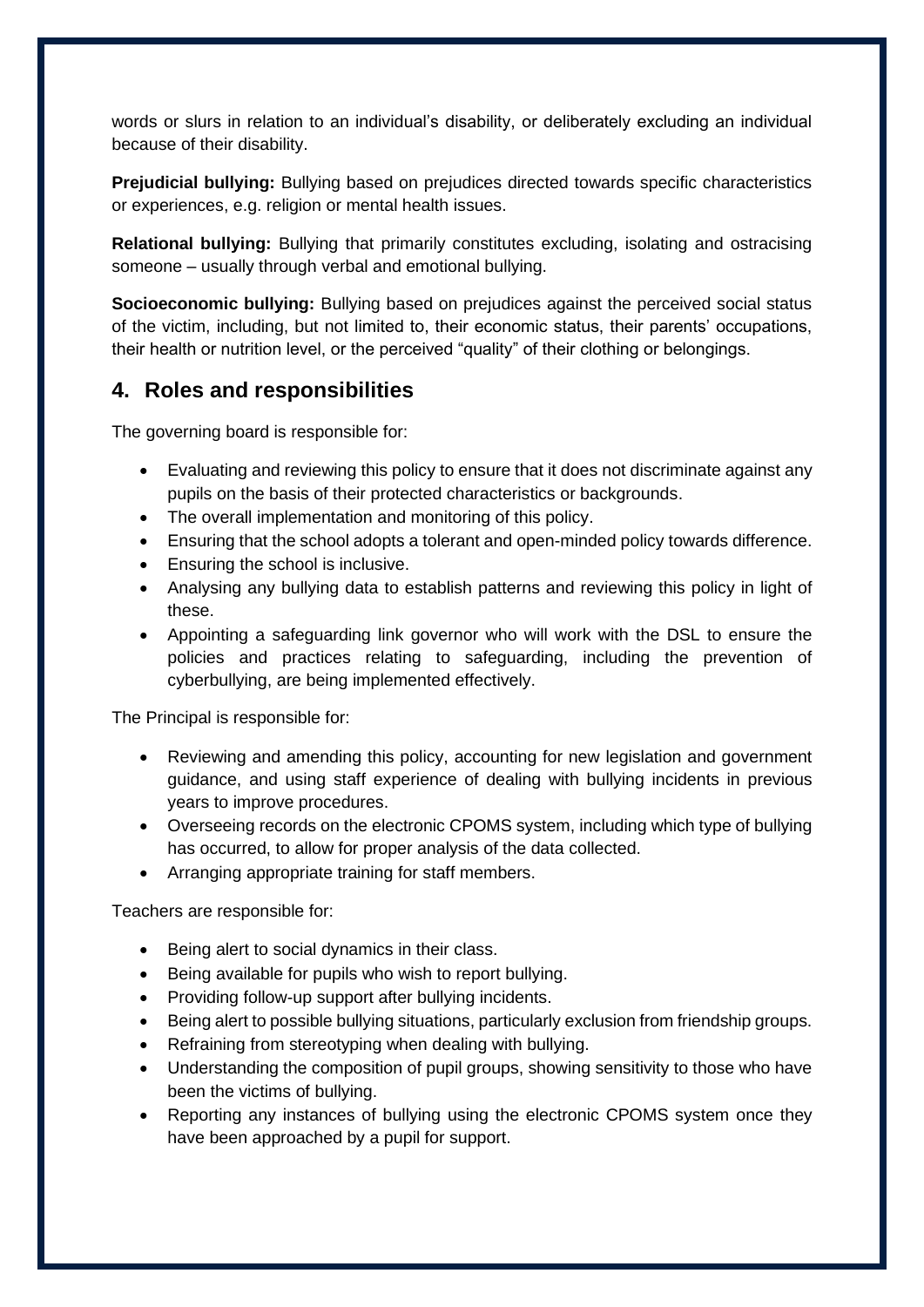Parents are responsible for:

- Informing their child's class teacher if they have any concerns that their child is the victim of bullying or involving in bullying in anyway.
- Being watchful of their child's behaviour, attitude and characteristics and informing relevant staff members of any changes.

Pupils are responsible for:

- Informing a member of staff if they witness bullying or are a victim of bullying.
- Not making counter-threats if they are victims of bullying.
- Walking away from dangerous situations and avoiding involving other pupils in incidents.
- Keeping evidence of cyberbullying and informing a member of staff should they fall victim to cyberbullying.

## **5. Statutory implications**

The school understands that, under the Equality Act 2010, it has a responsibility to:

- Eliminate unlawful discrimination, harassment, victimisation and any other conduct prohibited by the act.
- Advance equality of opportunity between people who share a protected characteristic and people who do not share it.
- Foster good relations between people who share a protected characteristic and people who do not share it.

The school understands that, under the Human Rights Act (HRA) 1998, it could have charges brought against it if it allows the rights of pupils to be breached by failing to take bullying seriously. The Principal will ensure that this policy complies with the HRA; the Principal understands that they cannot do this without fully involving their teaching staff.

Although bullying itself is not a criminal offence, some types of harassment, threatening behaviour and/or communications may be considered criminal offences:

- Under the Malicious Communications Act 1988, it is an offence for a person to electronically communicate with another person with the intent to cause distress or anxiety, or in a way which conveys a message which is indecent or grossly offensive, a threat, or contains information which is false and known or believed to be false by the sender.
- The Protection from Harassment Act 1997 makes it an offence to knowingly pursue any course of conduct amounting to harassment.
- Section 127 of the Communications Act 2003 makes it an offence to send, by means of a public electronic communications network, a message, or other matter, that is grossly offensive or of an indecent, obscene or menacing character. It is unlawful to disseminate defamatory information through any media, including internet sites.
- Other forms of bullying which are illegal and should be reported to the police include violence or assault, theft, repeated harassment or intimidation, and hate crimes.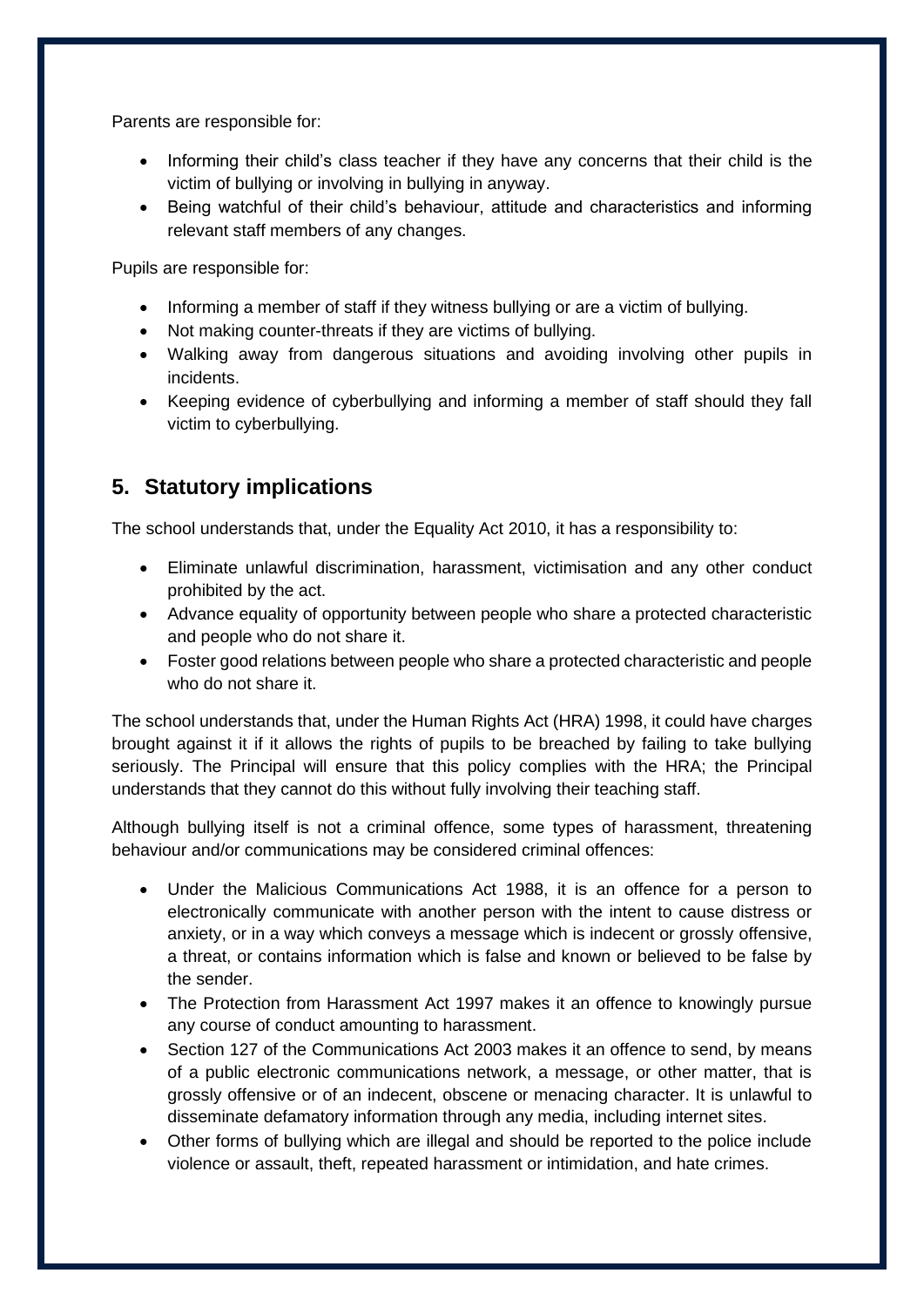#### <span id="page-7-0"></span>**6. Prevention**

In line with the ethos of the Cheshire East Bullying Prevention Strategy, Ash Grove Academy will ensure that **prevention** is a prominent aspect of its anti-bullying vision.

*"Anyone can be anti-bullying, but bullying prevention means that you have to do something to prevent bullying."*

All members of the school will be made aware of this Bullying Prevention policy and their responsibilities in relation to it. All staff members will receive training on identifying and dealing with the different types of bullying.

All types of bullying will be discussed as part of the PSHE education curriculum, in line with the Primary Relationships, Sex and Health Education Policy. Anti-Bullying Week is recognised as part of the calendar of school events. The school's PSHE curriculum systematically teaches children about all aspects of individual difference and diversity, including those related to protected characteristics. It builds directly on the Personal, Social and Emotional Development area of learning in the EYFS statutory framework, teaching children about their rights and responsibilities in relationships, and reinforces the message that using any prejudice-based language is unacceptable.

The school has a whole-setting approach to preventing and tackling bullying, involving teaching and non-teaching staff, pupils, parents and carers, and governors. This is supported by the UNICEF 'Rights Respecting Schools Award' agenda which provides a whole-school framework based on children's rights and the responsibility of respecting the rights of others.

The school's Kindness Ambassadors play a key role in bullying prevention by leading assemblies to advocate acts of kindness across the whole school community, and by promoting positive, healthy relationships between peers.

Staff encourage pupil cooperation and the development of interpersonal skills using group work and paired talk strategies. Opportunities to extend friendship groups and interactive skills will be encouraged through participation in special events, e.g. drama productions, sporting activities and teacher-led after school clubs.

Seating plans will be organised and altered in a way that prevents instances of bullying. Potential victims of bullying will be placed in working groups with other pupils who do not abuse or take advantage of others.

Staff members will openly talk about 'trusted adults' and encourage all pupils to identify trusted adults with whom they can share worries or concerns, both in and out of school. All staff will have an 'open door' policy allowing pupils to discuss any bullying, whether they are victims or have witnessed an incident.

The school will be alert to, and address, any mental health and wellbeing issues amongst pupils, as these can be a cause, or a result, of bullying behaviour.

The school will ensure potential perpetrators are given support as required, so their educational, emotional and social development is not negatively influenced by outside factors, e.g. mental health issues.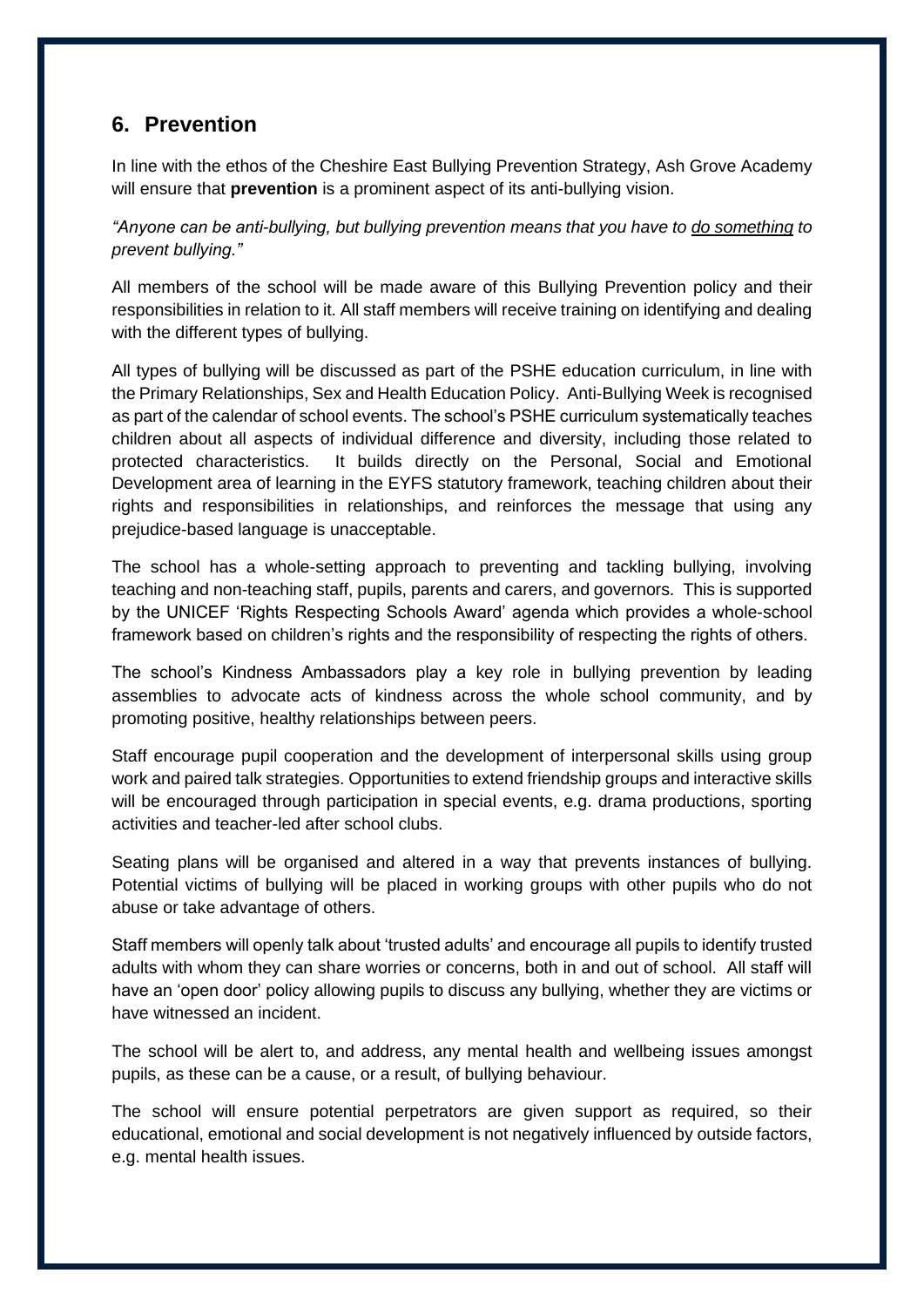## <span id="page-8-0"></span>**7. Signs of bullying**

Staff will be alert to the following signs that may indicate a pupil is a victim of bullying:

- Being frightened to travel to or from school
- Unwillingness to attend school
- Repeated or persistent absence from school
- Becoming anxious or lacking confidence
- Saying that they feel ill repeatedly
- Decreased involvement in schoolwork
- Leaving school with torn clothes or damaged possessions
- Missing possessions
- Missing snack money
- Asking for extra money or stealing
- Cuts or bruises
- Lack of appetite
- Unwillingness to use the internet or mobile devices
- Lack of eye contact
- Becoming short tempered
- Change in behaviour and attitude at home

Although the signs outlined above may not be due to bullying, they may be due to deeper social, emotional or mental health issues, so are still worth investigating. Pupils who display a significant number of these signs will be approached by a member of staff to determine the underlying issues causing this behaviour.

Staff will be aware of the potential factors that may indicate a pupil is likely to exhibit bullying behaviours, including, but not limited to, the following:

- They have experienced mental health problems, which have led to them becoming more easily aggravated
- They have been the victim of abuse
- Their academic performance has started to fall, and they are showing signs of stress

If staff become aware of any factors that could lead to bullying behaviours, they will notify the pupil's class teacher, who will investigate the matter and monitor the situation.

## **8. Staff principles**

Staff will treat reports of bullying seriously and will not ignore signs of suspected bullying. Staff will act immediately when they become aware of a bullying incident. Unpleasantness from one pupil towards another will always be challenged and will never be ignored.

Staff will always respect pupils' privacy, and information about specific instances of bullying is not discussed with others unless the pupil has given consent or there is a safeguarding concern. If a member of staff believes a pupil is in danger, e.g. of being hurt, they will inform the DSL immediately.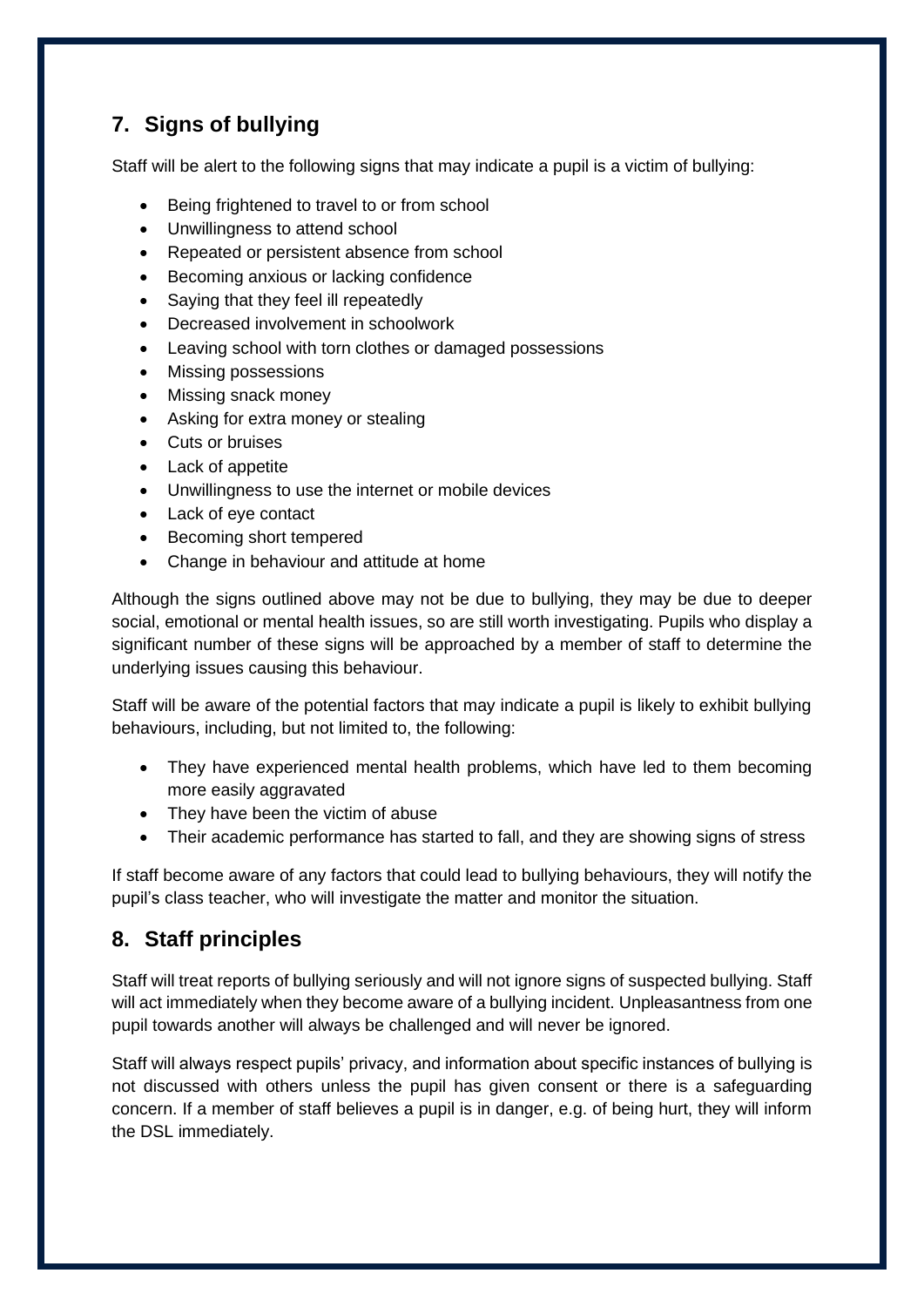Follow-up support will be given to both the victim and perpetrator in the months following an incident to ensure all bullying has stopped.

#### **9. Peer-on-peer abuse**

The school has a zero-tolerance approach to all forms of peer-on-peer abuse, including sexual harassment and sexual violence.

To prevent peer-on-peer abuse and address the wider societal factors that can influence behaviour, the school will educate pupils about abuse, its forms, the importance of discussing any concerns, and of building and maintaining positive and respectful relationships. This will be through all relevant aspects of the Ash Grove Academy curriculum, including PSHE education and assemblies, in line with the [Prevention](#page-7-0) section of this policy.

All staff will be aware that pupils of any age and gender are capable of abusing their peers. Staff will take all instances of peer-on-peer abuse equally seriously regardless of the characteristics of the perpetrators or victims. Staff will never tolerate abuse as "banter" or "part of growing up", and will never justify sexual harassment, e.g. as "boys being boys", as this can foster a culture of unacceptable behaviours. Staff will also be aware that peer-on-peer abuse can be manifested in many ways, including sexting, sexual harassment and assault, and hazing- or initiation-type violence.

Pupils will be made aware of how to raise concerns or make a report and how any reports will be handled – this includes the process for reporting concerns about friends or peers. If a pupil has been harmed, is in immediate danger or is at risk of harm, a referral may be made to children's social care services (CSCS), where the DSL deems this appropriate in the circumstances.

The school's Peer-on-peer Abuse Policy, set out by the Aspire Educational Trust, outlines the school's stance on addressing peer-on-peer abuse, including sexual abuse, and the procedures in place will be adhered to if any instances are uncovered or disclosed. More information on the school's approach to preventing and managing instances of peer-on-peer abuse can be found within the Child Protection and Safeguarding Policy.

## **10. Cyberbullying**

Cyberbullying can take many forms, can target more than one person, and can go even further than face-to-face bullying by invading personal space and home life. It can also take place across age groups and target pupils, staff and others, and may take place inside school, within the wider community, at home or when travelling. It can sometimes draw bystanders into being accessories.

Cyberbullying can include the following:

- Threatening, intimidating or upsetting text messages
- Threatening or embarrassing pictures and video clips
- Disclosure of private sexual photographs or videos with the intent to cause distress
- Silent or abusive phone calls
- Using the victim's phone to harass others, to make them think the victim is responsible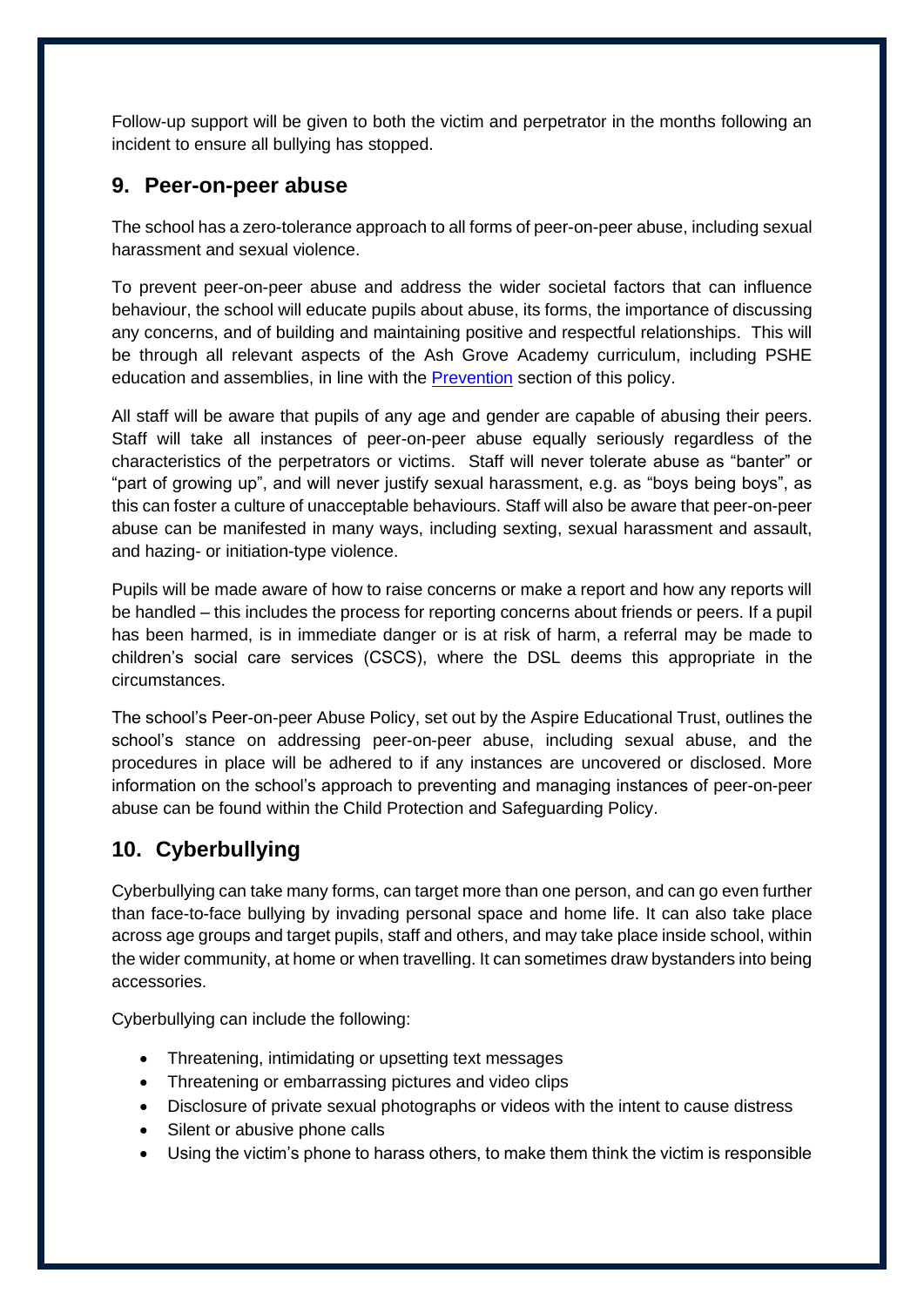- Threatening or bullying emails, possibly sent using a pseudonym or someone else's name
- Menacing or upsetting responses to someone in a chatroom
- Unpleasant messages sent via instant messaging
- Unpleasant or defamatory information posted to blogs, personal websites and social networking sites, e.g. Facebook

**NB**. The above list is not exhaustive, and cyberbullying may take other forms.

The school has a zero-tolerance approach to cyberbullying. The school views cyberbullying with the same severity as any other form of bullying and will follow the sanctions set out in [section 12](#page-11-0) of this policy if they become aware of any incidents.

All members of staff will receive training on an annual basis on the signs of cyberbullying, in order to identify pupils who may be experiencing issues and intervene effectively.

Many of the signs of cyberbullying will be similar to those found in the ['Signs of bullying'](#page-8-0) section of this policy; however, staff will be alert to the following signs that may indicate a pupil is being cyberbullied:

- Avoiding use of the computer
- Being on their phone routinely
- Becoming agitated when receiving calls or text messages

Staff will also be alert to the following signs which may indicate that a pupil is cyberbullying others:

- Avoiding using the computer or turning off the screen when someone is near
- Acting in a secretive manner when using the computer or mobile phone
- Spending excessive amounts of time on the computer or mobile phone
- Becoming upset or angry when the computer or mobile phone is taken away

Information is shared with parents and carers on how to spot the signs and symptoms of cyberbullying through the school's website, newsletters and relevant local support organisations. Parents and carers are advised to report to the Principal if their child displays any of the signs outlined in this section.

Staff will be aware that a cyberbullying incident might include features different to other forms of bullying, prompting a particular response. Significant differences may include the following:

- **Possible extensive scale and scope** pupils may be bullied on multiple platforms and using multiple different methods that are made possible by virtue of the bullying taking place online
- **The anytime and anywhere nature of cyberbullying** pupils may not have an escape from the torment when they are at home due to the bullying continuing through technology at all times
- **The person being bullied might not know who the perpetrator is** it is easy for individuals to remain anonymous online and on social media, and pupils may be bullied by someone who is concealing their own identity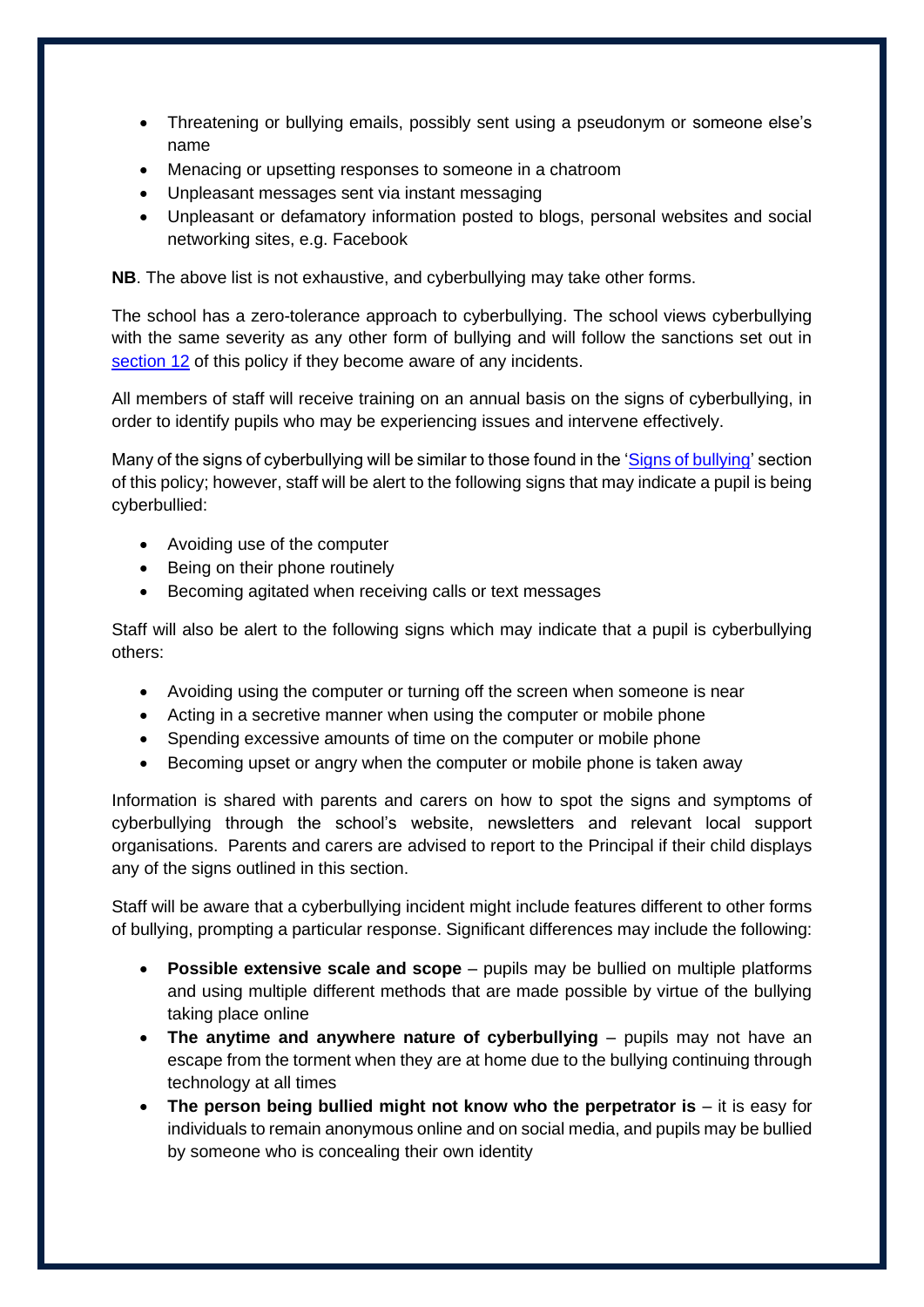- **The perpetrator might not realise that their actions are bullying** sometimes, the culture of social media, and the inability to see the impact that words are having on someone, may lead to pupils crossing boundaries without realising
- **The victim of the bullying may have evidence of what has happened** pupils may have taken screenshots of bullying, or there may be a digital footprint that can identify the perpetrator

The school will support pupils who have been victims of cyberbullying by holding formal and informal discussions with the pupil about their feelings and whether the bullying has stopped, in accordance with [section 13](#page-12-0) and [section 14](#page-13-0) of this policy.

In accordance with the Education Act 2011, the school has the right to examine and delete files from pupils' personal devices, e.g. mobiles phones, where there is good reason to do so. This power applies to all schools and there is no need to have parental consent to search through a young person's mobile phone.

## **11. Procedures**

Minor incidents will be reported to the victim's class teacher, who will investigate the incident, record details of the incident using the electronic CPOMS system, and set appropriate sanctions for the perpetrator. Members of the Safeguarding Team will be alerted.

When investigating a bullying incident, the following procedures will be adopted:

- The victim, alleged perpetrator and witnesses are all interviewed separately.
- If a pupil is injured, members of staff immediately seek advice from a trained first-aider.
- A room is used that allows for privacy during interviews
- A witness is used for serious incidents
- If appropriate, the alleged perpetrator, the victim and witnesses are asked to write down details of the incident; this may need prompting with questions from the member of staff to obtain the full picture
- The Principal will gather evidence of a cyberbullying incident; this may involve text messages, emails, photos, etc. provided by the victim.
- Premature assumptions are not made, as it is important not to be judgemental at this stage
- Members of staff listen carefully to all accounts, being non-confrontational and not assigning blame until the investigation is complete
- All pupils involved are informed that they must not discuss the interview with other pupils

Due to the potential for some specific forms of bullying to be characterised by inappropriate sexual behaviour, staff members involved in dealing with the incident are required to consider whether there is a need for safeguarding processes to be implemented.

#### <span id="page-11-0"></span>**12. Sanctions**

If the Principal is satisfied that bullying did take place, the perpetrator will be helped to understand the consequences of their actions and warned that there must be no further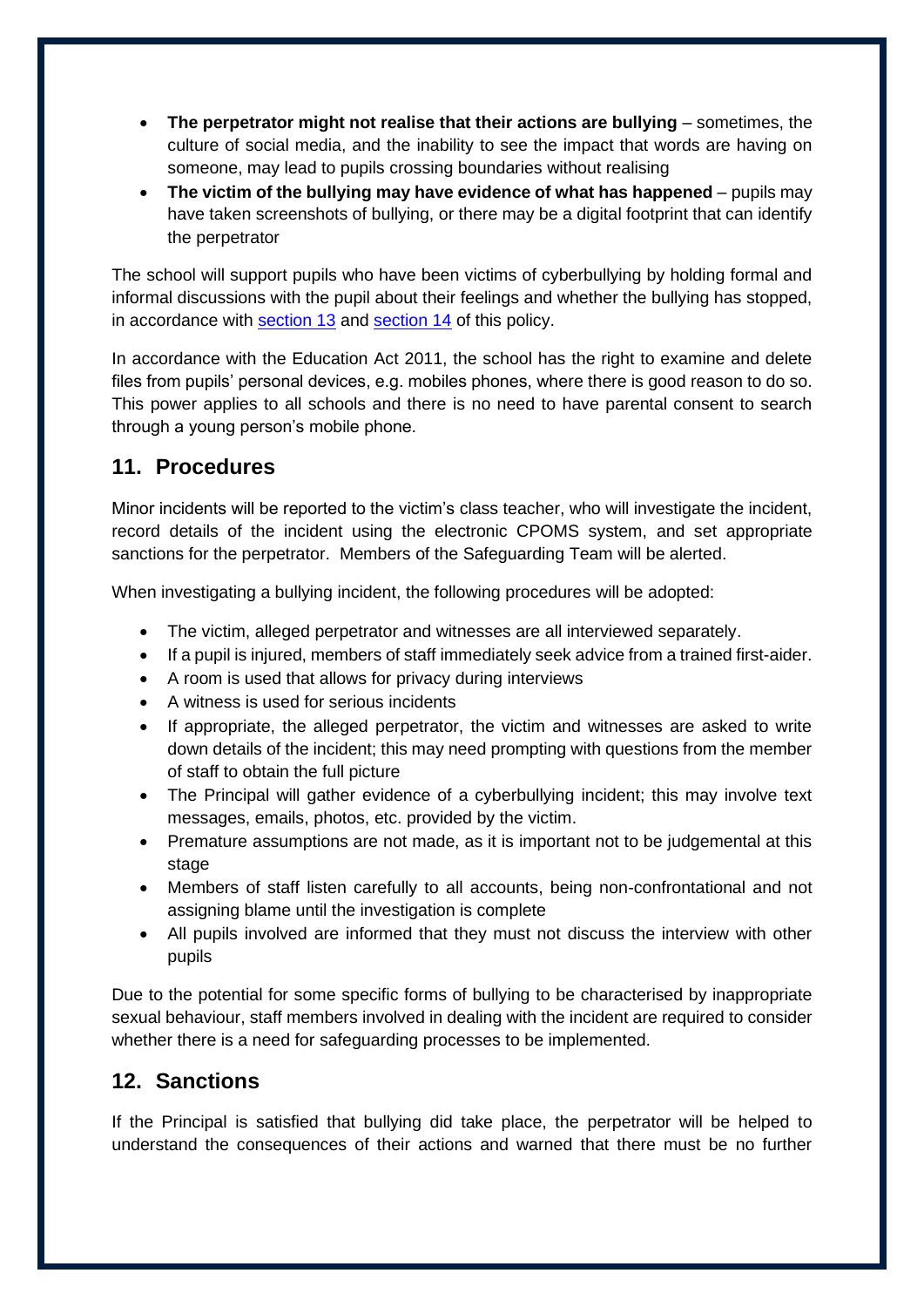incidents. The Principal will inform the perpetrator of the type of sanction to be used, in line with the school's Behaviour Policy, and future sanctions if the bullying were to continue.

If possible, the Principal will attempt reconciliation and will obtain an apology from the perpetrator. This will either be in writing to the victim, and/or witnesses if appropriate, or faceto-face, but only with the victim's full consent. Discretion will be used here; victims will never feel pressured into a face-to-face meeting with the perpetrator.

Parents are informed of bullying incidents and what action is being taken.

All staff involved in managing instances of bullying will be aware that taking disciplinary action and providing support are not mutually exclusive actions, and should be conducted simultaneously to encourage more positive behaviour in future.

The school's focus when handling perpetrators will be supporting them to develop more positive behaviours and to refrain from abusive and bullying behaviours in the future.

The Senior Leadership Team monitors the pupils involved over the next half-term.

The school will remain cognisant of the fact that continued access to school can be important for rehabilitation of harmful behaviour, and will not exclude pupils unless as a last resort – where there have been serious or consistent incidents of bullying, the school will act in line with the Exclusion Policy.

#### <span id="page-12-0"></span>**13. Support**

In the event of bullying, victims will be offered the following support:

- Emotional support and reassurance from the school's pastoral team
- Reassurance that it was right to report the incident and that appropriate action will be taken
- Liaison with their parents to ensure a continuous dialogue of support
- Advice not to retaliate or reply, but to keep the evidence and show or give it to their parent or a member of staff
- Advice on aspects of online safety, in the event of cyberbullying, to prevent reoccurrence, including, where appropriate, discussion with their parents to evaluate their online habits and age-appropriate advice on how the perpetrator might be blocked online
- Discussion with their parent on whether police action is required (except in serious cases of child exploitation or abuse where the police may be contacted without discussion with parents)

The Principal will carefully consider in each instance of bullying that is handled whether it is appropriate to split up the victim(s) and perpetrator(s), e.g. preventing them sharing classes or spaces where possible, and will split up other harmful group dynamics to prevent further occurrences where necessary. Victims will be encouraged to broaden their friendship groups.

Staff, particularly the pastoral team, will work with the victim to build resilience through regular check-ins and possible referral to an emotional health and wellbeing intervention.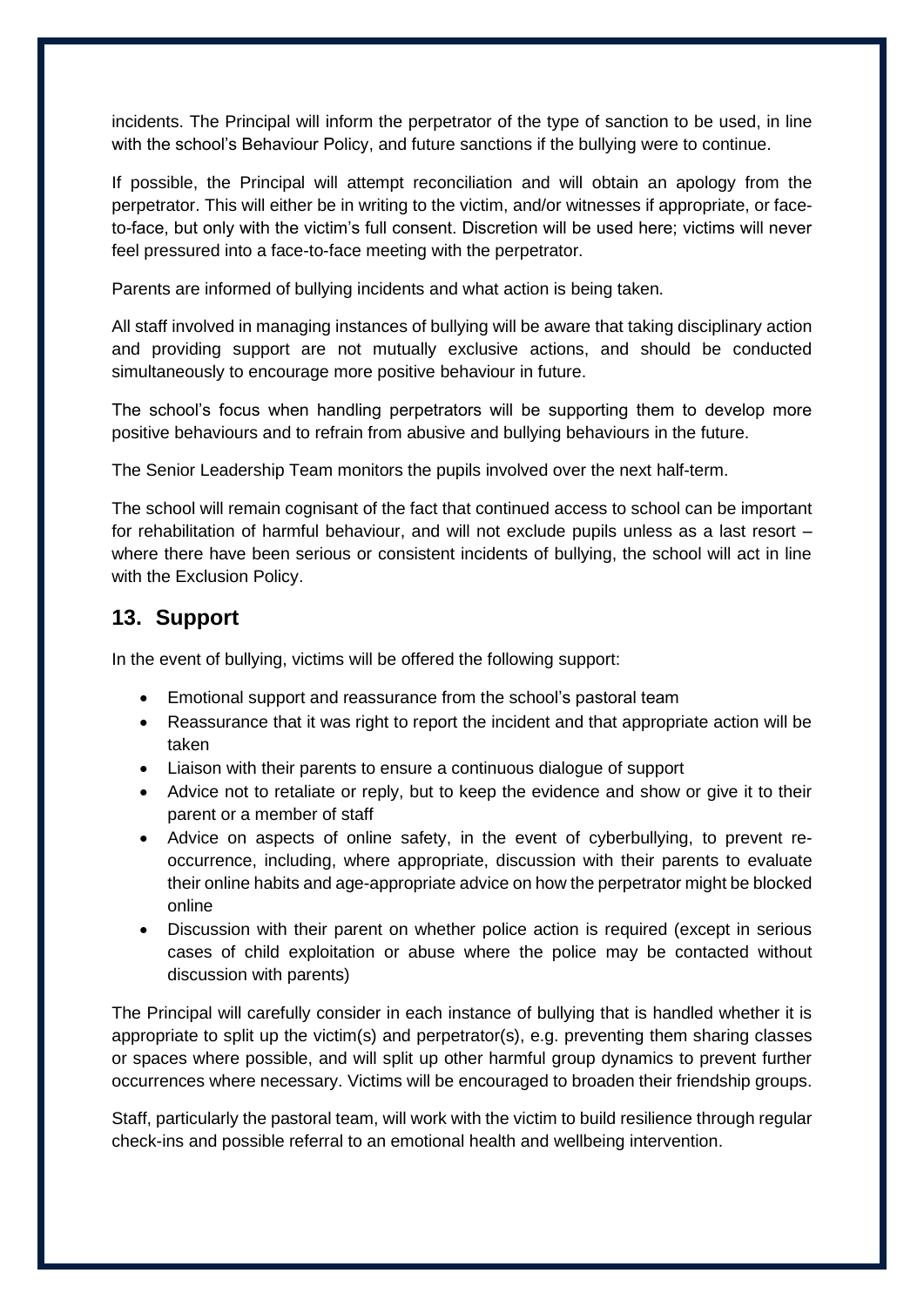The school will acknowledge that bullying may be an indication of underlying mental health issues. The school will work with the perpetrator regarding any underlying mental health or emotional wellbeing problems.

#### <span id="page-13-0"></span>**14. Follow-up support**

The progress of both the perpetrator and the victim will be monitored by the Senior Leadership Team. One-on-one sessions to discuss how the victim and perpetrator are progressing may be appropriate. If appropriate, follow-up correspondence will be arranged with parents.

Pupils who have been bullied will be offered continuous support through regular check-ins from staff in class and from the pastoral team. The victim will be encouraged to tell a trusted adult in school if bullying is repeated.

Pupils who have bullied others will be supported in the following ways:

- Receiving a consequence for their actions
- Being able to discuss what happened
- Being helped to reflect on why they became involved
- Being helped to understand what they did wrong and why they need to change their behaviour
- Appropriate assistance from parents

Pupils who have been bullied will be assessed on a case-by-case basis and the DSL will, if necessary, refer the victim for further emotional support.

## **15. Bullying outside of school**

Staff will remain aware that bullying can happen both in and outside of school, and will ensure that they understand how to respond to reports of bullying that occurred outside school in line with the Child Protection and Safeguarding Policy and the Peer-on-peer Abuse Policy.

The Principal has a specific statutory power to discipline pupils for poor behaviour outside of the school premises. Section 89(5) of the Education and Inspections Act 2006 gives the Principal the power to regulate pupils' conduct when they are not on school premises, and therefore, not under the lawful charge of a school staff member.

Teachers have the power to discipline pupils for misbehaving outside of the school premises. This can relate to any bullying incidents occurring anywhere off the school premises, such as on school or public transport, outside the local shops, or in a town or village centre.

Where bullying outside school is reported to school staff, it will be investigated and acted upon. In all cases of misbehaviour or bullying, members of staff can only discipline the pupil on school premises, or elsewhere when the pupil is under the lawful control of the member of staff, e.g. on a school trip.

The Principal is responsible for determining whether it is appropriate to notify the police of the action taken against a pupil. If the misbehaviour could be of a criminal nature, or poses a serious threat to a member of the public, the police will be informed.